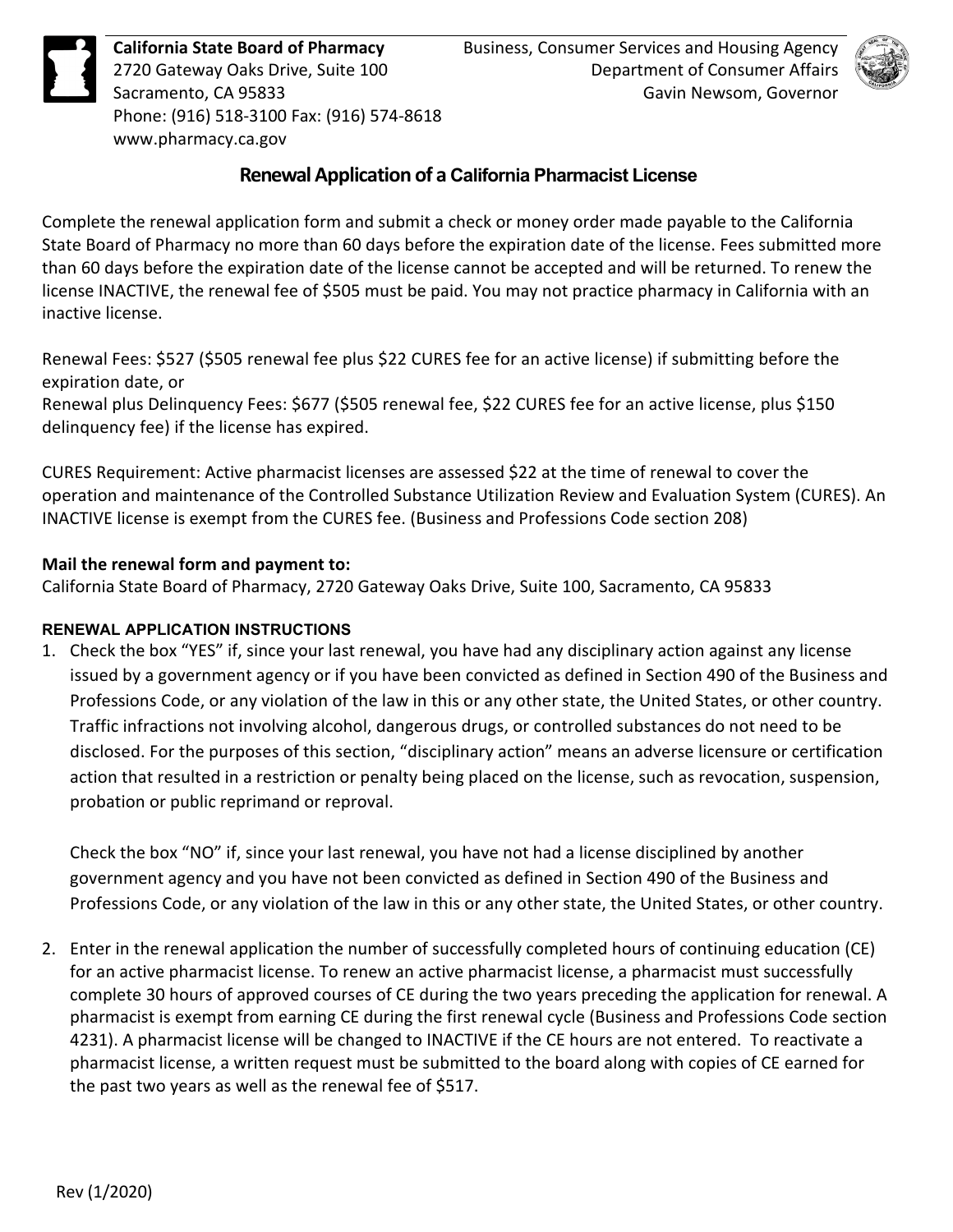**California State Board of Pharmacy**  2720 Gateway Oaks Drive, Suite 100 Sacramento, CA 95833 Phone: (916) 518-3100 Fax: (916) 574-8618 <www.pharmacy.ca.gov>



Address of Record: A licensee's address of record with the board is considered public information and will be posted on the board's website (Information Practices Act (Civil Code section 1798 et seq.) and the Public Records Act (Government Code section 6250 et seq.)). You are also required to provide your residence address.

 Email Requirement: Any individual licensed by the board is required to join the board's email notification list within 60 days of the issuance of a license or at the time of license renewal. The licensee must also update the join the board's email notification list from the board's website a[t www.pharmacy.ca.gov.](http://www.pharmacy.ca.gov/) email address with the board's list 30 days of a change (Business and Professions Code section 4013). You must

### **Reporting Name and/or Address Changes**

 California law requires that you notify the Board of Pharmacy within 30 days of any change in name or address. The board has specific requirements for documenting and reporting such changes. Please download this information from the website a[t www.pharmacy.ca.gov](http://www.pharmacy.ca.gov/) ("Licensees" tab).

Failure to renew a pharmacist license within three years from the expiration date, will result in the license being will be required to meet all licensure requirements, including taking and passing the examinations required for canceled pursuant to Business and Professions Code section 4402. If your pharmacist license is canceled, you licensure.

 NOTICE: The State Board of Equalization and the Franchise Tax Board may share individual taxpayer information with the board. You are obligated to pay your state tax obligation. This application may be denied or your license may be suspended if the state tax obligation is not paid.

#### **Mandatory Reporter**

 Under California law each person licensed by the Board of Pharmacy is a "mandated reporter" for both child and protective services agencies, etc… ] whenever the mandated reporter, in his or her professional capacity or within the scope of his or her employment, has knowledge of or observes a child, elder and/or dependent adult whom the mandated reporter knows or reasonably suspects has been the victim of child abuse or elder abuse or neglect. The mandated reporter must contact by telephone immediately or as soon as possible, to make a report to the appropriate agency(ies) or as soon as is practicably possible. The mandated reporter must prepare and send a written report thereof within two working days or 36 hours of receiving the information concerning the incident. Failure to comply with the requirements of Section 11166 and Section 15630 is a misdemeanor, punishable by up to six months in a county jail, by a fine of one thousand dollars (\$1,000), or by both that imprisonment and fine. For further details about these requirements, consult Penal Code sections 11164 and elder abuse or neglect purposes. California Penal Code section 11166 and Welfare and Institutions Code section 15630 require that all mandated reporters make a report to an agency specified in Penal Code section 11165.9 and Welfare and Institutions Code section 15630(b(1) [generally law enforcement, state, and/or county adult Welfare and Institutions Code section 15630, and subsequent sections.